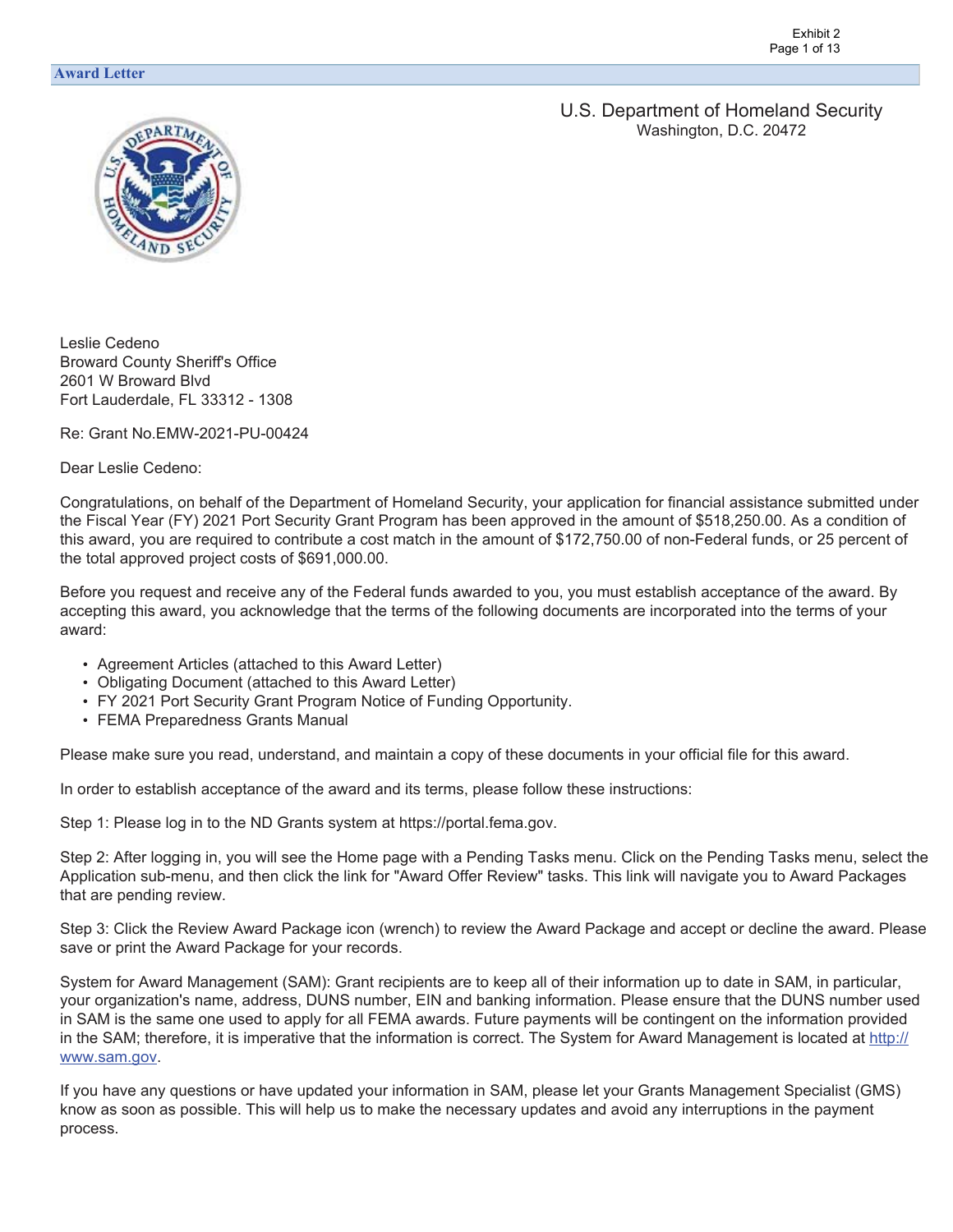Exhibit 2 Page 2 of 13



CHRISTOPHER PATRICK LOGAN GPD Assistant Administrator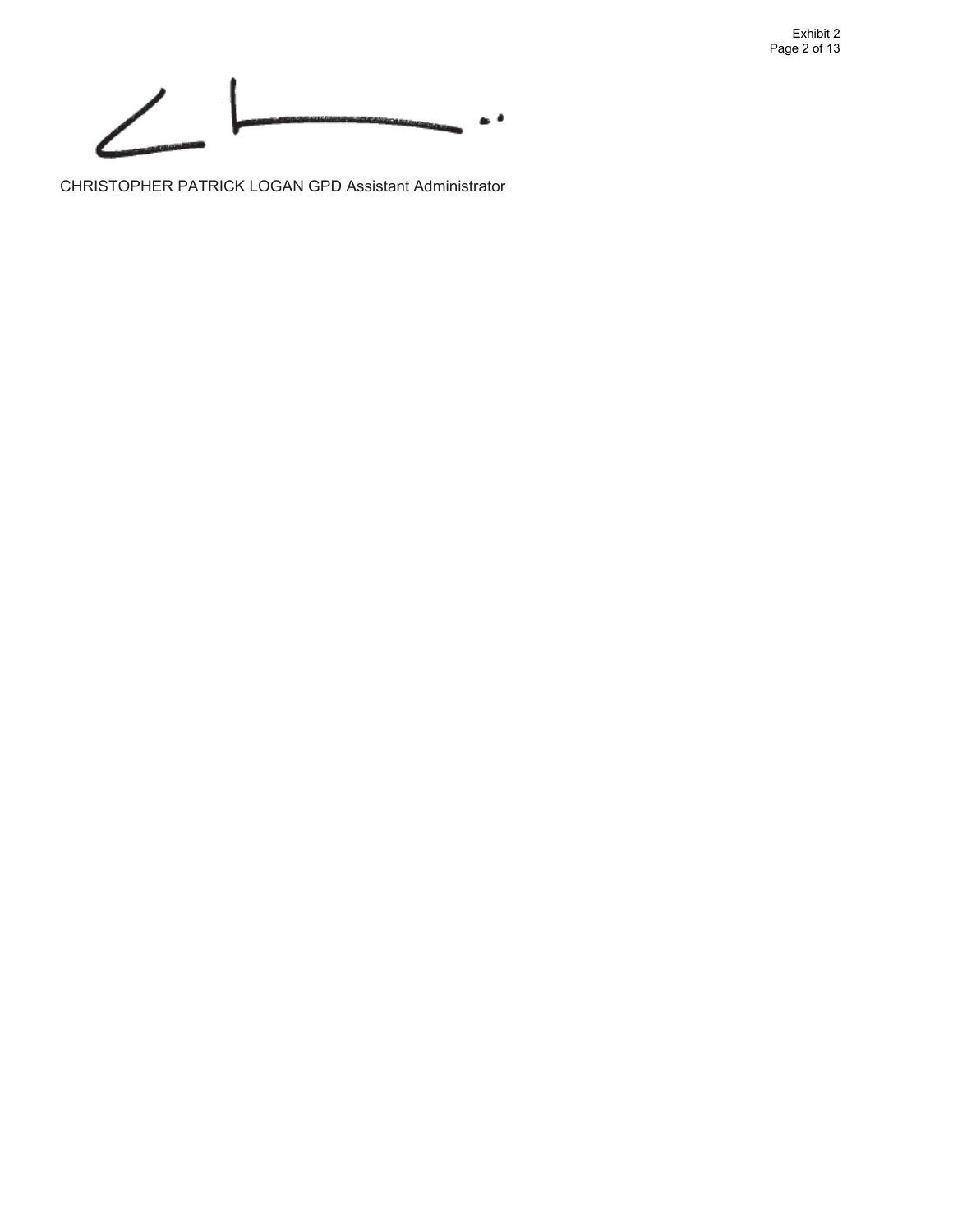# **Agreement Articles** Wed Sep 01 00:00:00 GMT 2021



U.S. Department of Homeland Security Washington, D.C. 20472

### **AGREEMENT ARTICLES Port Security Grant Program**

GRANTEE: **Broward County Sheriff's Office PROGRAM:** Port Security Grant Program **AGREEMENT NUMBER:** EMW-2021-PU-00424-S01

# **TABLE OF CONTENTS**

| Article I          | <b>Summary Description of Award</b>                              |
|--------------------|------------------------------------------------------------------|
| Article II         | Limited English Proficiency (Civil Rights Act of 1964, Title VI) |
| Article III        | Universal Identifier and System of Award Management              |
| Article IV         | Americans with Disabilities Act of 1990                          |
| Article V          | <b>SAFECOM</b>                                                   |
| Article VI         | Rehabilitation Act of 1973                                       |
| Article VII        | National Environmental Policy Act                                |
| Article VIII       | Acknowledgement of Federal Funding from DHS                      |
| Article IX         | USA PATRIOT Act of 2001                                          |
| Article X          | Age Discrimination Act of 1975                                   |
| <b>Article XI</b>  | Civil Rights Act of 1964 - Title VI                              |
| Article XII        | Notice of Funding Opportunity Requirements                       |
| Article XIII       | Trafficking Victims Protection Act of 2000 (TVPA)                |
| <b>Article XIV</b> | Non-Supplanting Requirement                                      |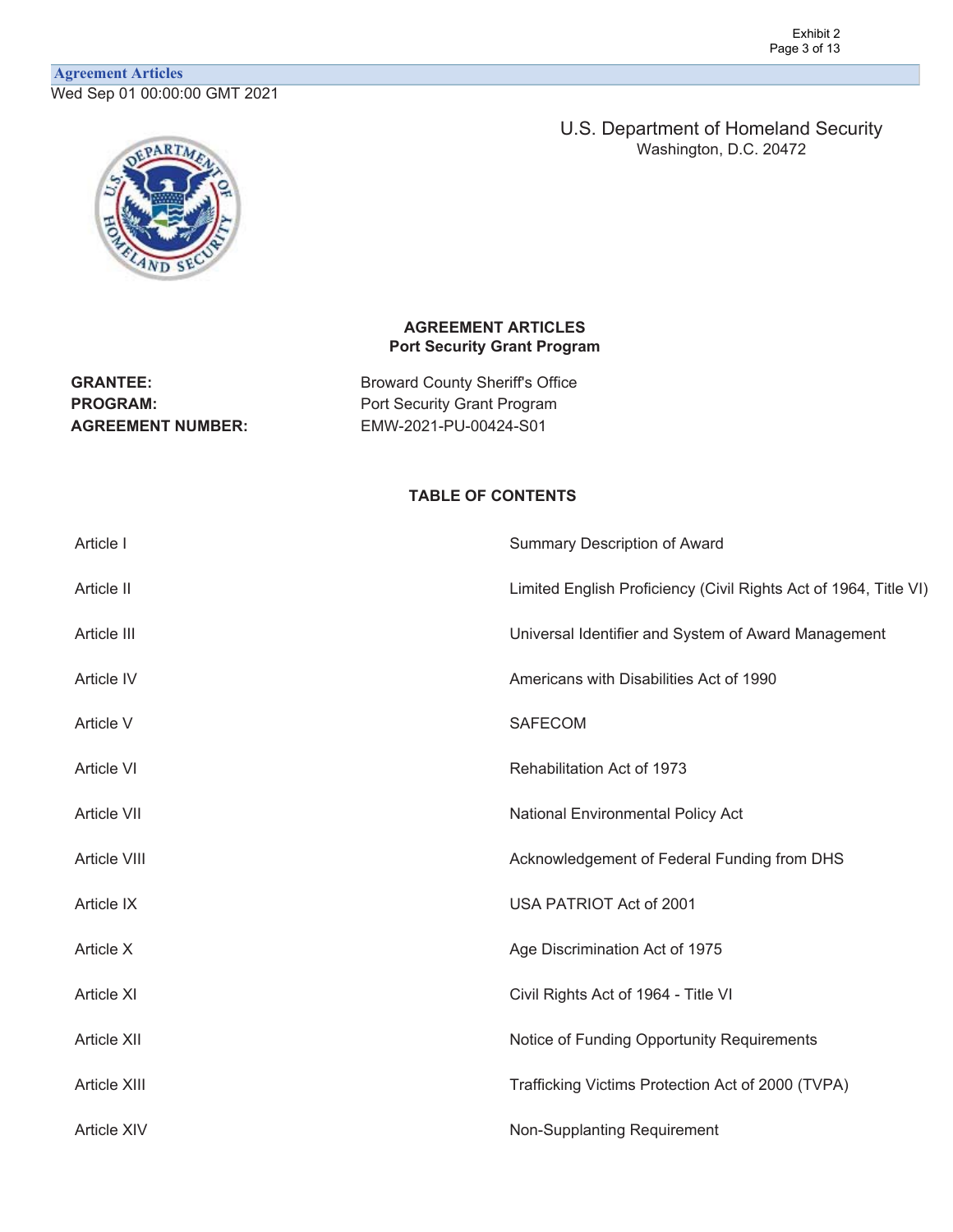| Article XV           | Drug-Free Workplace Regulations                                                 |
|----------------------|---------------------------------------------------------------------------------|
| <b>Article XVI</b>   | Federal Leadership on Reducing Text Messaging while<br><b>Driving</b>           |
| <b>Article XVII</b>  | DHS Specific Acknowledgements and Assurances                                    |
| Article XVIII        | Best Practices for Collection and Use of Personally<br>Identifiable Information |
| <b>Article XIX</b>   | Civil Rights Act of 1968                                                        |
| <b>Article XX</b>    | Debarment and Suspension                                                        |
| <b>Article XXI</b>   | <b>Activities Conducted Abroad</b>                                              |
| <b>Article XXII</b>  | <b>Energy Policy and Conservation Act</b>                                       |
| Article XXIII        | <b>Procurement of Recovered Materials</b>                                       |
| <b>Article XXIV</b>  | <b>Terrorist Financing</b>                                                      |
| <b>Article XXV</b>   | Hotel and Motel Fire Safety Act of 1990                                         |
| Article XXVI         | <b>Duplication of Benefits</b>                                                  |
| Article XXVII        | Fly America Act of 1974                                                         |
| Article XXVIII       | Reporting of Matters Related to Recipient Integrity and<br>Performance          |
| <b>Article XXIX</b>  | <b>Lobbying Prohibitions</b>                                                    |
| <b>Article XXX</b>   | False Claims Act and Program Fraud Civil Remedies                               |
| <b>Article XXXI</b>  | <b>Federal Debt Status</b>                                                      |
| <b>Article XXXII</b> | Nondiscrimination in Matters Pertaining to Faith-Based<br>Organizations         |
| Article XXXIII       | Education Amendments of 1972 (Equal Opportunity in<br>Education Act) - Title IX |
| Article XXXIV        | Copyright                                                                       |
| <b>Article XXXV</b>  | Reporting Subawards and Executive Compensation                                  |
| Article XXXVI        | Use of DHS Seal, Logo and Flags                                                 |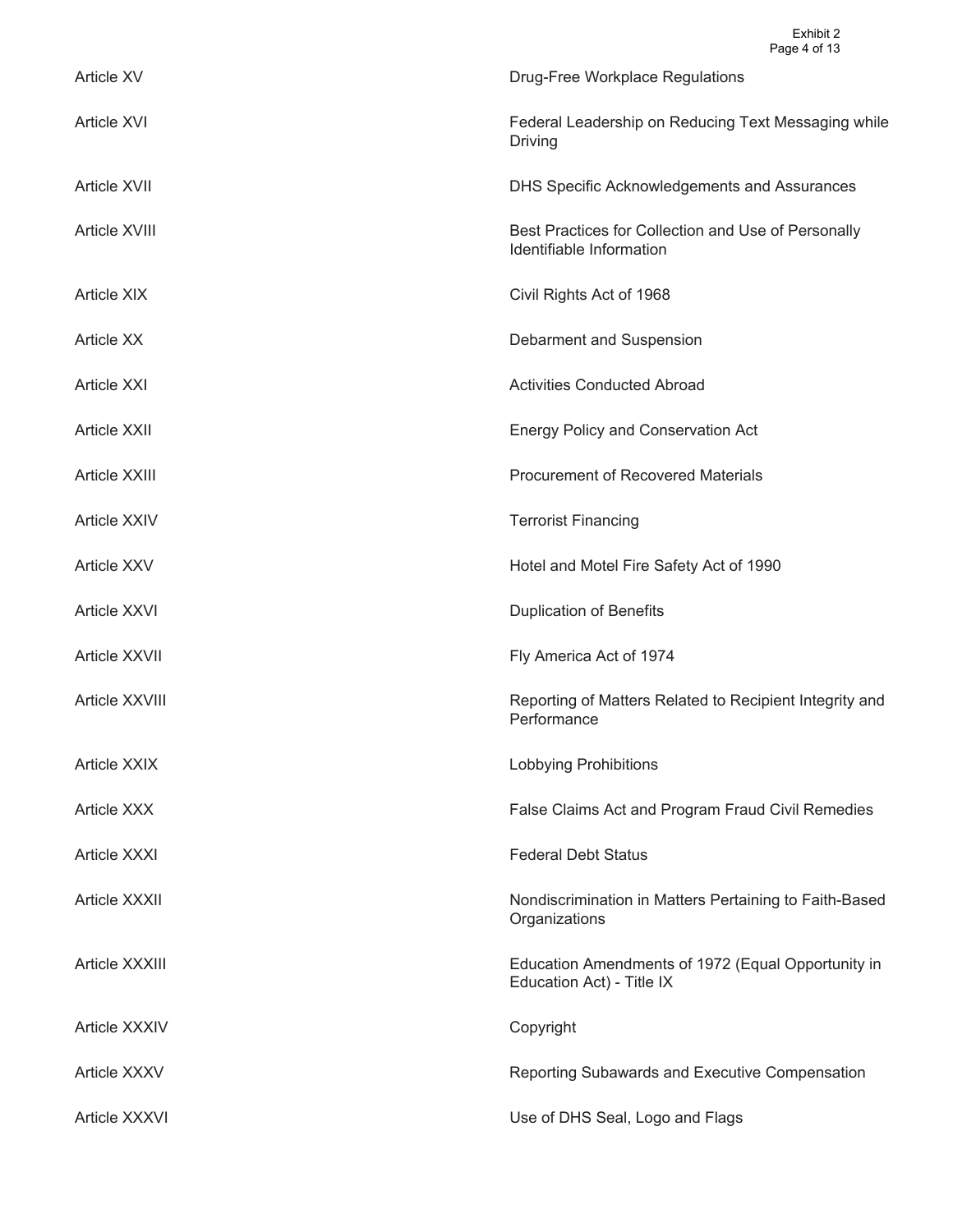| Article XXXVII      | <b>Whistleblower Protection Act</b>                                                             |
|---------------------|-------------------------------------------------------------------------------------------------|
| Article XXXVIII     | Assurances, Administrative Requirements, Cost Principles,<br>Representations and Certifications |
| Article XXXIX       | Patents and Intellectual Property Rights                                                        |
| <b>Article XL</b>   | Funding Hold: Environmental Planning and Historic<br>Preservation (EHP) Compliance Hold         |
| <b>Article XLI</b>  | Prior Approval for Modification of Approved Budget                                              |
| Article XLII        | Disposition of Equipment Acquired Under the Federal Award                                       |
| Article XLIII       | Port Security Grant Program Performance Goal                                                    |
| <b>Article XLIV</b> | Acceptance of Post Award Changes                                                                |
| <b>Article XLV</b>  | Applicability of DHS Standard Terms and Conditions to<br><b>Tribes</b>                          |
| Article XLVI        | Environmental Planning and Historic Preservation (EHP)<br>Review                                |

#### **Article I - Summary Description of Award**

The terms of the approved Investment Justification(s) and Budget Detail Worksheet(s) submitted by the recipient are incorporated into the terms of this Federal award, subject to the additional description and limitations stated in this Agreement Article and the limitations stated in subsequent reviews by FEMA of the award budget. Post-award documents uploaded into ND Grants for this award are also incorporated into the terms and conditions of this award, subject to any limitations stated in subsequent approvals by FEMA of changes to the award. Investments not listed in this Agreement Article are not approved for funding under this award.

Investment 1: Marine sustainment and maintenance is fully funded for \$120,000.

Investment 2: Cyber security training and Full Scale Exercise is fully funded for \$135,750.

Investment 3: Shipboard Explosion Full Scale Exercise and Incident management Training is fully funded for \$112,500.

Investment 4: Harbor Patrol Marine Vessel Maintenance is fully funded for \$150,000.

### **Article II - Limited English Proficiency (Civil Rights Act of 1964, Title VI)**

Recipients must comply with Title VI of the *Civil Rights Act of 1964*, (42 U.S.C. section 2000d *et seq*.) prohibition against discrimination on the basis of national origin, which requires that recipients of federal financial assistance take reasonable steps to provide meaningful access to persons with limited English proficiency (LEP) to their programs and services. For additional assistance and information regarding language access obligations, please refer to the DHS Recipient Guidance: <https://www.dhs.gov/guidance>- published-help-department- supported-organizations-provide-meaningful-access-peoplelimited and additional resources on [http://www.lep.gov.](http://www.lep.gov)

#### **Article III - Universal Identifier and System of Award Management**

Recipients are required to comply with the requirements set forth in the government-wide financial assistance award term regarding the System for Award Management and Universal Identifier Requirements located at 2 C.F.R. Part 25, Appendix A, the full text of which is incorporated here by reference.

### **Article IV - Americans with Disabilities Act of 1990**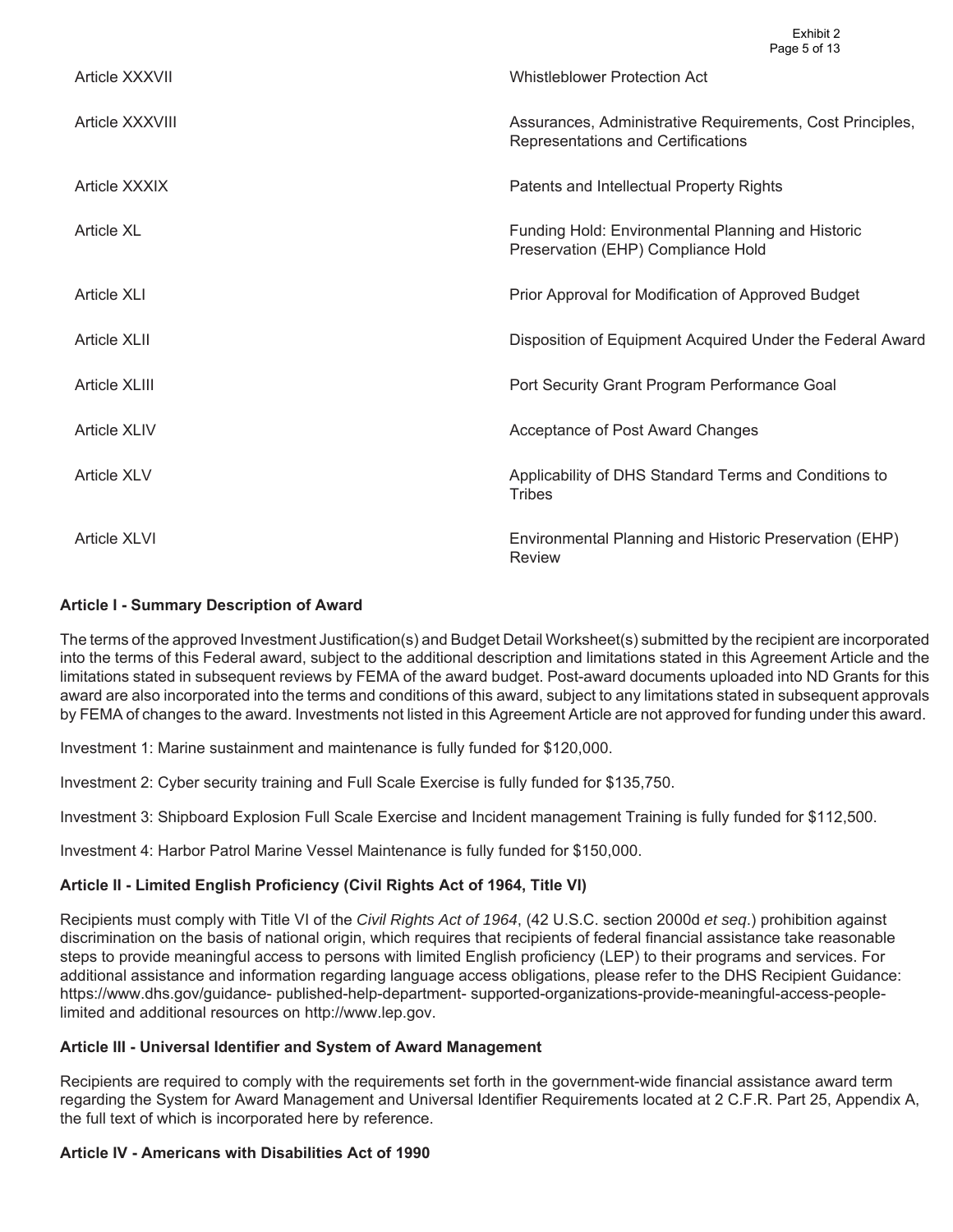Recipients must comply with the requirements of Titles I, II, and III of the *Americans with Disabilities Act*, Pub. L. No. 101-336 (1990) (codified as amended at 42 U.S.C. sections 12101- 12213), which prohibits recipients from discriminating on the basis of disability in the operation of public entities, public and private transportation systems, places of public accommodation, and certain testing entities. Page 6 of 13

Exhibit 2

## **Article V - SAFECOM**

Recipients receiving federal financial assistance awards made under programs that provide emergency communication equipment and its related activities must comply with the SAFECOM Guidance for Emergency Communication Grants, including provisions on technical standards that ensure and enhance interoperable communications.

### **Article VI - Rehabilitation Act of 1973**

Recipients must comply with the requirements of Section 504 of the *Rehabilitation Act of 1973*, Pub. L. 93-112 (1973), (codified as amended at 29 U.S.C. section 794,) which provides that no otherwise qualified handicapped individuals in the United States will, solely by reason of the handicap, be excluded from participation in, be denied the benefits of, or be subjected to discrimination under any program or activity receiving federal financial assistance.

### **Article VII - National Environmental Policy Act**

Recipients must comply with the requirements of the *National Environmental Policy Act of 1969 (NEPA)*, Pub. L. 91-190 (1970) (codified as amended at 42 U.S.C. section 4321 *et seq*.) and the Council on Environmental Quality (CEQ) Regulations for Implementing the Procedural Provisions of NEPA, which require recipients to use all practicable means within their authority, and consistent with other essential considerations of national policy, to create and maintain conditions under which people and nature can exist in productive harmony and fulfill the social, economic, and other needs of present and future generations of Americans.

### **Article VIII - Acknowledgement of Federal Funding from DHS**

Recipients must acknowledge their use of federal funding when issuing statements, press releases, requests for proposal, bid invitations, and other documents describing projects or programs funded in whole or in part with federal funds.

### **Article IX - USA PATRIOT Act of 2001**

Recipients must comply with requirements of Section 817 of the *Uniting and Strengthening America by Providing Appropriate Tools Required to Intercept and Obstruct Terrorism Act of 2001* (USA PATRIOT Act), Pub. L. No. 107-56, which amends 18 U.S.C. sections 175-175c.

### **Article X - Age Discrimination Act of 1975**

Recipients must comply with the requirements of the *Age Discrimination Act of 1975*, Pub. L. No. 94-135 (1975) (codified as amended at Title 42, U.S. Code, section 6101 *et seq*.), which prohibits discrimination on the basis of age in any program or activity receiving federal financial assistance.

### **Article XI - Civil Rights Act of 1964 - Title VI**

Recipients must comply with the requirements of Title VI of the *Civil Rights Act of 1964* (codified as amended at 42 U.S.C. section 2000d *et seq*.), which provides that no person in the United States will, on the grounds of race, color, or national origin, be excluded from participation in, be denied the benefits of, or be subjected to discrimination under any program or activity receiving federal financial assistance. DHS implementing regulations for the Act are found at 6 C.F.R. Part 21 and 44 C.F.R. Part 7.

### **Article XII - Notice of Funding Opportunity Requirements**

All the instructions, guidance, limitations, and other conditions set forth in the Notice of Funding Opportunity (NOFO) for this program are incorporated here by reference in the award terms and conditions. All recipients must comply with any such requirements set forth in the program NOFO.

#### **Article XIII - Trafficking Victims Protection Act of 2000 (TVPA)**

Recipients must comply with the requirements of the government-wide financial assistance award term which implements Section 106(g) of the Trafficking Victims Protection Act of 2000 (TVPA), codified as amended at 22 U.S.C. section 7104. The award term is located at 2 C.F.R. section 175.15, the full text of which is incorporated here by reference.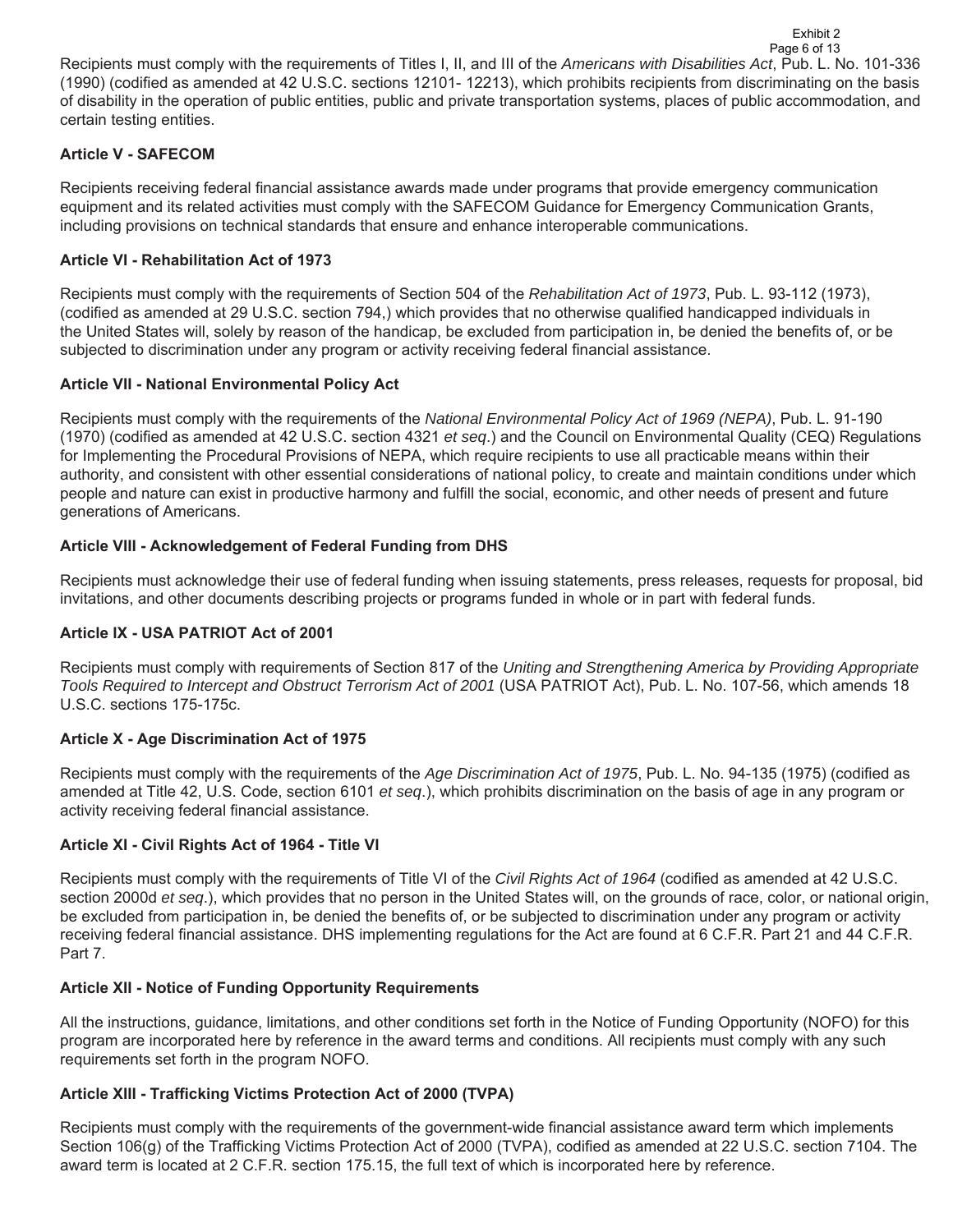## **Article XIV - Non-Supplanting Requirement**

Recipients receiving federal financial assistance awards made under programs that prohibit supplanting by law must ensure that federal funds do not replace (supplant) funds that have been budgeted for the same purpose through non-federal sources.

## **Article XV - Drug-Free Workplace Regulations**

Recipients must comply with drug-free workplace requirements in Subpart B (or Subpart C, if the recipient is an individual) of 2 C.F.R. Part 3001, which adopts the Government-wide implementation (2 C.F.R. Part 182) of Sec. 5152-5158 of the *Drug-Free Workplace Act of 1988* (41 U.S.C. sections 8101-8106).

## **Article XVI - Federal Leadership on Reducing Text Messaging while Driving**

Recipients are encouraged to adopt and enforce policies that ban text messaging while driving as described in E.O. 13513, including conducting initiatives described in Section 3(a) of the Order when on official government business or when performing any work for or on behalf of the federal government.

## **Article XVII - DHS Specific Acknowledgements and Assurances**

All recipients, subrecipients, successors, transferees, and assignees must acknowledge and agree to comply with applicable provisions governing DHS access to records, accounts, documents, information, facilities, and staff.

- 1. Recipients must cooperate with any compliance reviews or compliance investigations conducted by DHS.
- 2. Recipients must give DHS access to, and the right to examine and copy, records, accounts, and other documents and sources of information related to the federal financial assistance award and permit access to facilities, personnel, and other individuals and information as may be necessary, as required by DHS regulations and other applicable laws or program guidance.
- 3. Recipients must submit timely, complete, and accurate reports to the appropriate DHS officials and maintain appropriate backup documentation to support the reports.
- 4. Recipients must comply with all other special reporting, data collection, and evaluation requirements, as prescribed by law or detailed in program guidance.
- 5. Recipients of federal financial assistance from DHS must complete the *DHS Civil Rights Evaluation Tool* within thirty (30) days of receipt of the Notice of Award or, for State Administrative Agencies, thirty (30) days from receipt of the DHS Civil Rights Evaluation Tool from DHS or its awarding component agency. After the initial submission for the first award under which this term applies, recipients are required to provide this information once every two (2) years if they have an active award, not every time an award is made. Recipients should submit the completed tool, including supporting materials, to [CivilRightsEvaluation@hq.dhs.gov.](mailto:CivilRightsEvaluation@hq.dhs.gov) This tool clarifies the civil rights obligations and related reporting requirements contained in the DHS Standard Terms and Conditions. Subrecipients are not required to complete and submit this tool to DHS. The evaluation tool can be found at<https://www.dhs.gov/publication/dhs-civil-rights-evaluation-tool>.

The DHS Office for Civil Rights and Civil Liberties will consider, in its discretion, granting an extension if the recipient identifies steps and a timeline for completing the tool. Recipients should request extensions by emailing the request to [CivilRightsEvaluation@hq.dhs.gov](mailto:CivilRightsEvaluation@hq.dhs.gov) prior to expiration of the 30-day deadline.

### **Article XVIII - Best Practices for Collection and Use of Personally Identifiable Information**

Recipients who collect personally identifiable information (PII) are required to have a publicly available privacy policy that describes standards on the usage and maintenance of the PII they collect. DHS defines PII as any information that permits the identity of an individual to be directly or indirectly inferred, including any information that is linked or linkable to that individual. Recipients may also find the DHS Privacy Impact Assessments: Privacy Guidance at <http://www.dhs.gov/xlibrary/assets>/ privacy/privacy pia\_guidance\_june2010.pdf and Privacy Template at <https://www.dhs.gov/sites/default/files/publications>/ privacy\_pia\_template 2017.pdf as useful resources respectively.

### **Article XIX - Civil Rights Act of 1968**

Recipients must comply with Title VIII of the *Civil Rights Act of 1968*, Pub. L. 90-284, as amended through Pub. L. 113-4, which prohibits recipients from discriminating in the sale, rental, financing, and advertising of dwellings, or in the provision of services in connection therewith, on the basis of race, color, national origin, religion, disability, familial status, and sex (see 42 U.S.C. section 3601 *et seq*.), as implemented by the U.S. Department of Housing and Urban Development at 24 C.F.R. Part 100. The prohibition on disability discrimination includes the requirement that new multifamily housing with four or more dwelling units-i.e., the public and common use areas and individual apartment units (all units in buildings with elevators and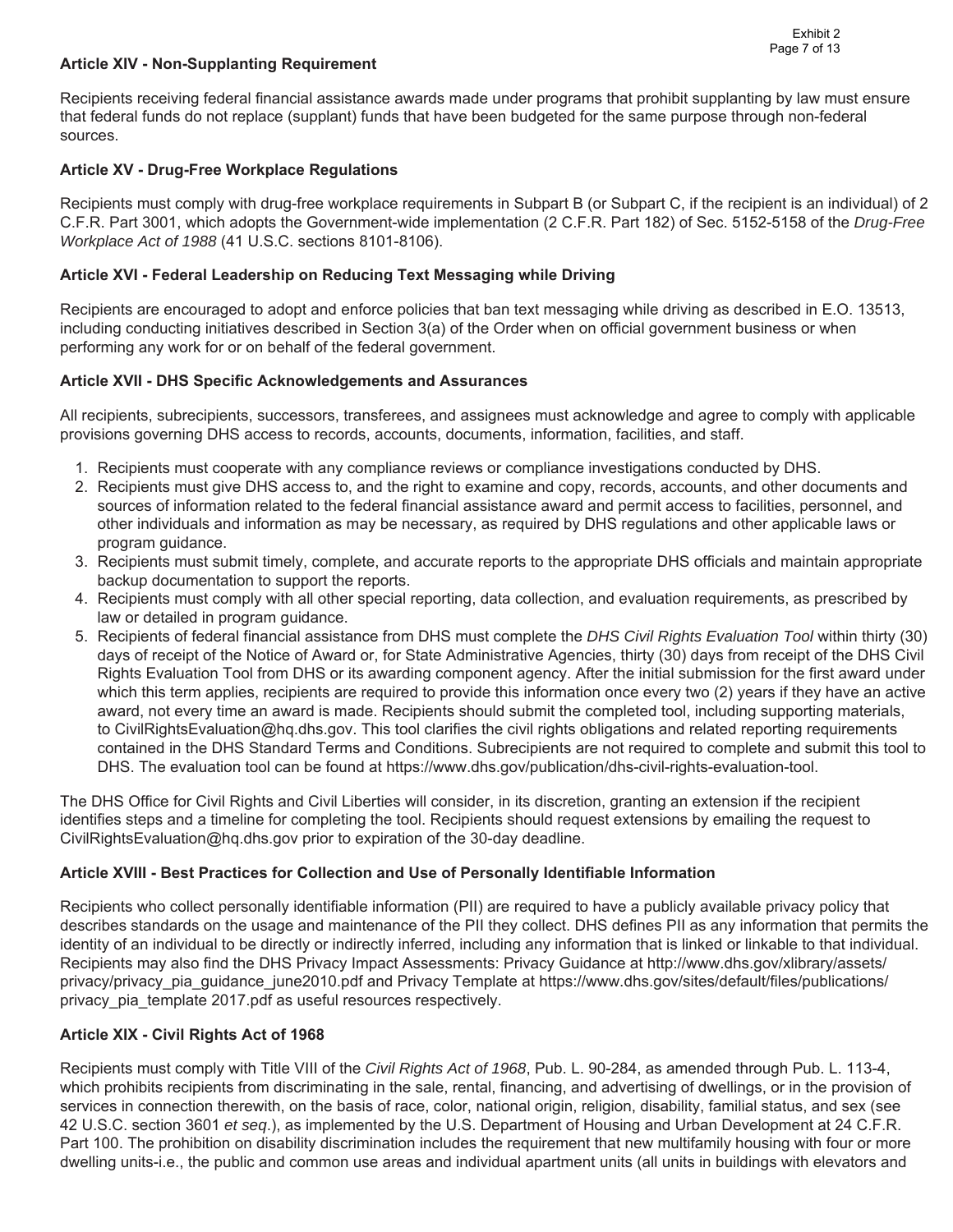ground-floor units in buildings without elevators)-be designed and constructed with certain accessible features. (See 24 C.F.R. Part 100, Subpart D.) Page 8 of 13

Exhibit 2

### **Article XX - Debarment and Suspension**

Recipients are subject to the non-procurement debarment and suspension regulations implementing Executive Orders (E.O.) 12549 and 12689, which are at 2 C.F.R. Part 180 as adopted by DHS at 2 C.F.R. Part 3000. These regulations restrict federal financial assistance awards, subawards, and contracts with certain parties that are debarred, suspended, or otherwise excluded from or ineligible for participation in federal assistance programs or activities.

## **Article XXI - Activities Conducted Abroad**

Recipients must ensure that project activities carried on outside the United States are coordinated as necessary with appropriate government authorities and that appropriate licenses, permits, or approvals are obtained.

## **Article XXII - Energy Policy and Conservation Act**

Recipients must comply with the requirements of the *Energy Policy and Conservation Act*, Pub. L. 94- 163 (1975) (codified as amended at 42 U.S.C. section 6201 *et seq*.), which contain policies relating to energy efficiency that are defined in the state energy conservation plan issued in compliance with this Act.

### **Article XXIII - Procurement of Recovered Materials**

States, political subdivisions of states, and their contractors must comply with Section 6002 of the Solid Waste Disposal Act, Pub. L. 89-272 (1965), (codified as amended by the *Resource Conservation and Recovery Act*, 42 U.S.C. section 6962.) The requirements of Section 6002 include procuring only items designated in guidelines of the Environmental Protection Agency (EPA) at 40 C.F.R. Part 247 that contain the highest percentage of recovered materials practicable, consistent with maintaining a satisfactory level of competition.

## **Article XXIV - Terrorist Financing**

Recipients must comply with E.O. 13224 and U.S. laws that prohibit transactions with, and the provisions of resources and support to, individuals and organizations associated with terrorism. Recipients are legally responsible to ensure compliance with the Order and laws.

### **Article XXV - Hotel and Motel Fire Safety Act of 1990**

In accordance with Section 6 of the *Hotel and Motel Fire Safety Act of 1990*, 15 U.S.C. section 2225a, recipients must ensure that all conference, meeting, convention, or training space funded in whole or in part with federal funds complies with the fire prevention and control guidelines of the *Federal Fire Prevention and Control Act of 1974*, (codified as amended at 15 U.S.C. section 2225.)

# **Article XXVI - Duplication of Benefits**

Any cost allocable to a particular federal financial assistance award provided for in 2 C.F.R. Part 200, Subpart E may not be charged to other federal financial assistance awards to overcome fund deficiencies; to avoid restrictions imposed by federal statutes, regulations, or federal financial assistance award terms and conditions; or for other reasons. However, these prohibitions would not preclude recipients from shifting costs that are allowable under two or more awards in accordance with existing federal statutes, regulations, or the federal financial assistance award terms and conditions.

# **Article XXVII - Fly America Act of 1974**

Recipients must comply with Preference for U.S. Flag Air Carriers (air carriers holding certificates under 49 U.S.C. section 41102) for international air transportation of people and property to the extent that such service is available, in accordance with the *International Air Transportation Fair Competitive Practices Act of 1974*, 49 U.S.C. section 40118, and the interpretative guidelines issued by the Comptroller General of the United States in the March 31, 1981, amendment to Comptroller General Decision B-138942.

### **Article XXVIII - Reporting of Matters Related to Recipient Integrity and Performance**

If the total value of any currently active grants, cooperative agreements, and procurement contracts from all federal awarding agencies exceeds \$10,000,000 for any period of time during the period of performance of this federal award, then the recipients must comply with the requirements set forth in the government-wide Award Term and Condition for Recipient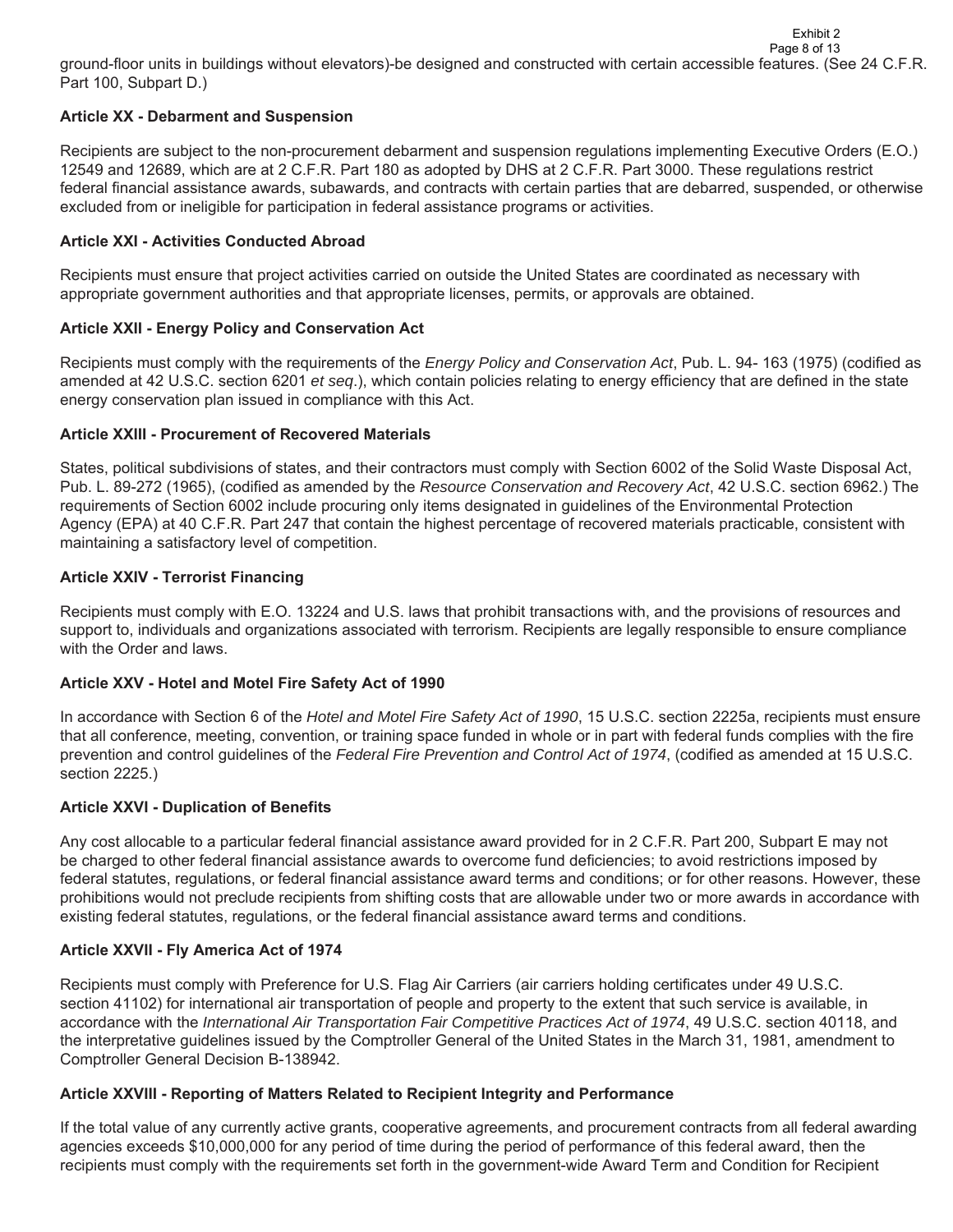## **Article XXIX - Lobbying Prohibitions**

Recipients must comply with 31 U.S.C. section 1352, which provides that none of the funds provided under a federal financial assistance award may be expended by the recipient to pay any person to influence, or attempt to influence an officer or employee of any agency, a Member of Congress, an officer or employee of Congress, or an employee of a Member of Congress in connection with any federal action related to a federal award or contract, including any extension, continuation, renewal, amendment, or modification.

### **Article XXX - False Claims Act and Program Fraud Civil Remedies**

Recipients must comply with the requirements of the *False Claims Act*, 31 U.S.C. sections 3729- 3733, which prohibit the submission of false or fraudulent claims for payment to the federal government. (See 31 U.S.C. sections 3801-3812, which details the administrative remedies for false claims and statements made.)

## **Article XXXI - Federal Debt Status**

All recipients are required to be non-delinquent in their repayment of any federal debt. Examples of relevant debt include delinquent payroll and other taxes, audit disallowances, and benefit overpayments. (See OMB Circular A-129.)

## **Article XXXII - Nondiscrimination in Matters Pertaining to Faith-Based Organizations**

It is DHS policy to ensure the equal treatment of faith-based organizations in social service programs administered or supported by DHS or its component agencies, enabling those organizations to participate in providing important social services to beneficiaries. Recipients must comply with the equal treatment policies and requirements contained in 6 C.F.R. Part 19 and other applicable statues, regulations, and guidance governing the participations of faith-based organizations in individual DHS programs.

## **Article XXXIII - Education Amendments of 1972 (Equal Opportunity in Education Act) - Title IX**

Recipients must comply with the requirements of Title IX of the *Education Amendments of 1972*, Pub. L. 92-318 (1972) (codified as amended at 20 U.S.C. section 1681 *et seq*.), which provide that no person in the United States will, on the basis of sex, be excluded from participation in, be denied the benefits of, or be subjected to discrimination under any educational program or activity receiving federal financial assistance. DHS implementing regulations are codified at C.F.R. Part 17 and 44 C.F.R. Part 19.

# **Article XXXIV - Copyright**

Recipients must affix the applicable copyright notices of 17 U.S.C. sections 401 or 402 and an acknowledgement of U.S. Government sponsorship (including the award number) to any work first produced under federal financial assistance awards.

### **Article XXXV - Reporting Subawards and Executive Compensation**

Recipients are required to comply with the requirements set forth in the government-wide award term on Reporting Subawards and Executive Compensation located at 2 C.F.R. Part 170, Appendix A, the full text of which is incorporated here by reference in the award terms and conditions.

### **Article XXXVI - Use of DHS Seal, Logo and Flags**

Recipients must obtain permission from their DHS FAO prior to using the DHS seal(s), logos, crests or reproductions of flags or likenesses of DHS agency officials, including use of the United States Coast Guard seal, logo, crests or reproductions of flags or likenesses of Coast Guard officials.

### **Article XXXVII - Whistleblower Protection Act**

Recipients must comply with the statutory requirements for whistleblower protections (if applicable) at 10 U.S.C section 2409, 41 U.S.C. section 4712, and 10 U.S.C. section 2324, 41 U.S.C. sections 4304 and 4310.

### **Article XXXVIII - Assurances, Administrative Requirements, Cost Principles, Representations and Certifications**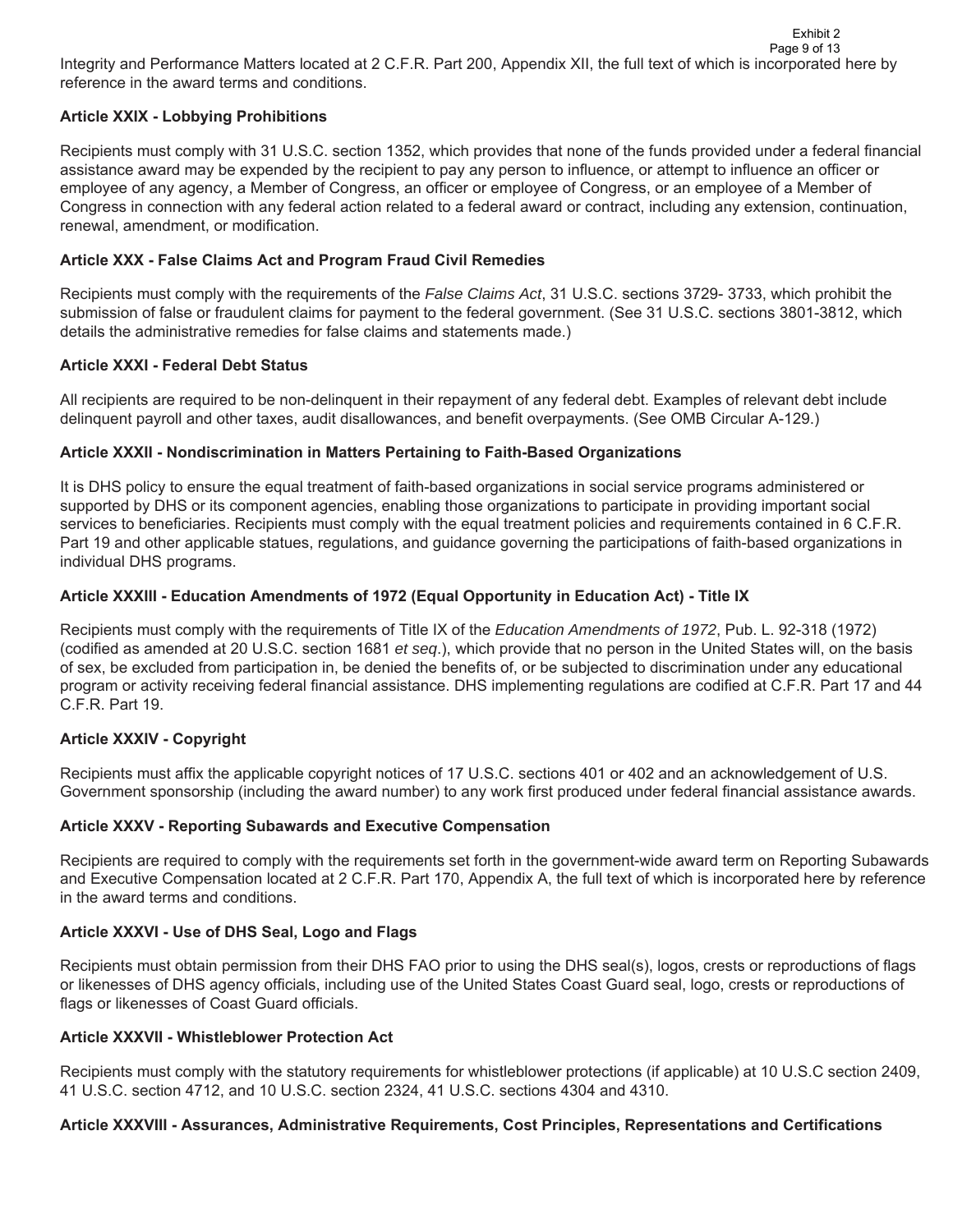DHS financial assistance recipients must complete either the Office of Management and Budget (OMB) Standard Form 424B Assurances - Non-Construction Programs, or OMB Standard Form 424D Assurances - Construction Programs, as applicable. Certain assurances in these documents may not be applicable to your program, and the DHS financial assistance office (DHS FAO) may require applicants to certify additional assurances. Applicants are required to fill out the assurances applicable to their program as instructed by the awarding agency. Please contact the DHS FAO if you have any questions. Page 10 of 13

Exhibit 2

DHS financial assistance recipients are required to follow the applicable provisions of the Uniform Administrative Requirements, Cost Principles, and Audit Requirements for Federal Awards located at Title 2, Code of Federal Regulations (C.F.R.) Part 200, and adopted by DHS at 2 C.F.R. Part 3002.

By accepting this agreement, the recipient and its executives, as defined in 2 C.F.R. section 170.315, certify that the recipient's policies are in accordance with OMB's guidance located at 2 C.F.R. Part 200, all applicable federal laws, and relevant Executive guidance.

# **Article XXXIX - Patents and Intellectual Property Rights**

Recipients are subject to the *Bayh-Dole Act*, 35 U.S.C. section 200 *et seq*, unless otherwise provided by law. Recipients are subject to the specific requirements governing the development, reporting, and disposition of rights to inventions and patents resulting from federal financial assistance awards located at 37 C.F.R. Part 401 and the standard patent rights clause located at 37 C.F.R. section 401.14.

# **Article XL - Funding Hold: Environmental Planning and Historic Preservation (EHP) Compliance Hold**

This award includes work, such as ground disturbance, that triggers an Environmental Planning and Historic Preservation (EHP) compliance review. A funding hold is placed on the following investments/projects, and the recipient is prohibited from obligating, expending, or drawing down funds under this award in the amount of \$368,250 in support of the following investments/ projects, with a limited exception for any approved costs associated with the preparation, conduct, and completion of required EHP reviews. Please refer to the applicable NOFO and Preparedness Grants Manual (PGM) for further information on EHP requirements and other applicable program guidance, including FEMA Information Bulletin No. 404.

Investment 1: Marine sustainment and maintenance : \$120,000.

Investment 2: Cyber security training and Full Scale Exercise : \$135,750.

Investment 3: Shipboard Explosion Full Scale Exercise and Incident management Training : \$112,500.

To release this hold, the recipient is required to obtain the required FEMA EHP compliance approval for this project pursuant to the FY 2021 PSGP NOFO and PGM. Failure to comply with this condition may jeopardize your ability to access and expend federal funds for the investments/projects listed above. Please contact your FEMA GPD Headquarters Preparedness Officer to receive specific guidance regarding EHP compliance.

If you have questions about this funding hold or believe it was placed in error, please contact the FEMA GPD Headquarters Preparedness Officer or Program Analyst.

# **Article XLI - Prior Approval for Modification of Approved Budget**

Before making any change to the FEMA approved budget for this award, you must request prior written approval from FEMA where required by 2 C.F.R. section 200.308. FEMA is also utilizing its discretion to impose an additional restriction under 2 C.F.R. section 200.308(f) regarding the transfer of funds among direct cost categories, programs, functions, or activities. Therefore, for awards with an approved budget where the federal share is greater than the simplified acquisition threshold (currently \$250,000), you may not transfer funds among direct cost categories, programs, functions, or activities without prior written approval from FEMA where the cumulative amount of such transfers exceeds or is expected to exceed ten percent (10%) of the total budget FEMA last approved. You must report any deviations from your FEMA approved budget in the first Federal Financial Report (SF-425) you submit following any budget deviation, regardless of whether the budget deviation requires prior written approval.

# **Article XLII - Disposition of Equipment Acquired Under the Federal Award**

When original or replacement equipment acquired under this award by the recipient or its subrecipients is no longer needed for the original project or program or for other activities currently or previously supported by a federal awarding agency, you must request instructions from FEMA to make proper disposition of the equipment pursuant to 2 C.F.R. section 200.313.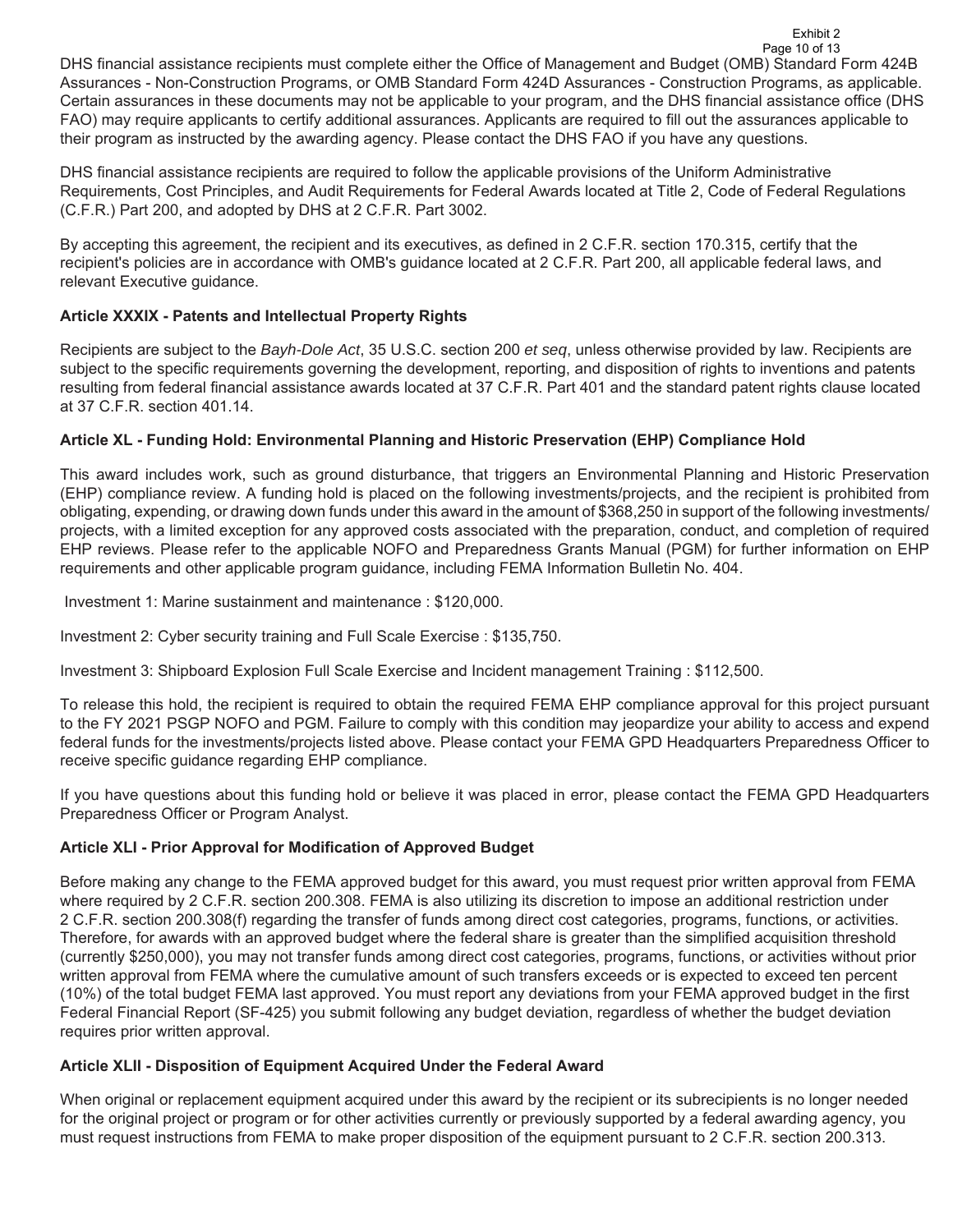#### **Article XLIII - Port Security Grant Program Performance Goal**

In addition to the Performance Progress Report (PPR) submission requirements outlined in the Preparedness Grants Manual, recipients must demonstrate how the grant-funded project addressed the capability gaps identified in their vulnerability assessment or other relevant documentation or sustains existing capabilities per the FEMA-approved Investment Justification. The capability gap reduction or capability sustainment must be addressed in the PPR, Section 10. Performance Narrative.

#### **Article XLIV - Acceptance of Post Award Changes**

In the event FEMA determines that changes are necessary to the award document after an award has been made, including changes to period of performance or terms and conditions, recipients will be notified of the changes in writing. Once notification has been made, any subsequent request for funds will indicate recipient acceptance of the changes to the award. Please call the FEMA/GMD Call Center at (866) 927-5646 or via e-mail to [ASK-GMD@fema.dhs.gov](mailto:ASK-GMD@fema.dhs.gov) if you have any questions.

### **Article XLV - Applicability of DHS Standard Terms and Conditions to Tribes**

The DHS Standard Terms and Conditions are a restatement of general requirements imposed upon recipients and flow down to subrecipients as a matter of law, regulation, or executive order. If the requirement does not apply to Indian tribes or there is a federal law or regulation exempting its application to Indian tribes, then the acceptance by Tribes of, or acquiescence to, DHS Standard Terms and Conditions does not change or alter its inapplicability to an Indian tribe. The execution of grant documents is not intended to change, alter, amend, or impose additional liability or responsibility upon the Tribe where it does not already exist.

#### **Article XLVI - Environmental Planning and Historic Preservation (EHP) Review**

DHS/FEMA funded activities that may require an EHP review are subject to the FEMA Environmental Planning and Historic Preservation (EHP) review process. This review does not address all federal, state, and local requirements. Acceptance of federal funding requires recipient to comply with all federal, state, and local laws.

DHS/FEMA is required to consider the potential impacts to natural and cultural resources of all projects funded by DHS/ FEMA grant funds, through its EHP Review process, as mandated by the National Environmental Policy Act; National Historic Preservation Act of 1966, as amended; National Flood Insurance Program regulations; and, any other applicable laws and Executive Orders. To access the FEMA EHP screening form and instructions, go to the DHS/FEMA website at: [https://www.fema.gov/media-library/assets/documents/90195.](https://www.fema.gov/media-library/assets/documents/90195) In order to initiate EHP review of your project(s), you must complete all relevant sections of this form and submit it to the Grant Programs Directorate (GPD) along with all other pertinent project information. The EHP review process must be completed before funds are released to carry out the proposed project; otherwise, DHS/FEMA may not be able to fund the project due to noncompliance with EHP laws, executive order, regulations, and policies.

If ground disturbing activities occur during construction, applicant will monitor ground disturbance, and if any potential archeological resources are discovered, applicant will immediately cease work in that area and notify the pass-through entity, if applicable, and DHS/FEMA.

### **BUDGET COST CATEGORIES**

| Personnel              | \$51,535.00  |
|------------------------|--------------|
| <b>Fringe Benefits</b> | \$31,215.00  |
| Travel                 | \$0.00       |
| Equipment              | \$110,000.00 |
| Supplies               | \$21,550.00  |
| Contractual            | \$476,700.00 |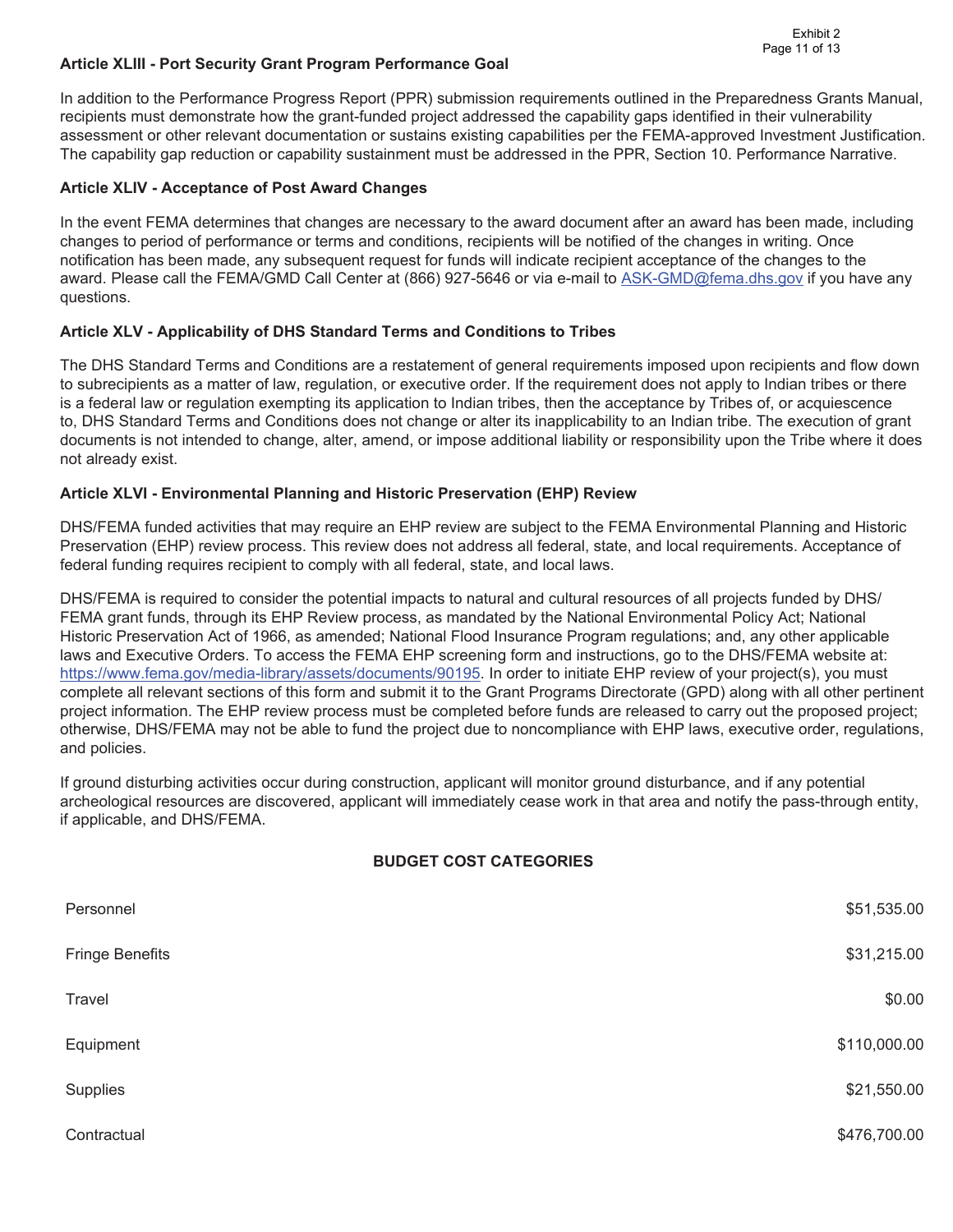|                         | Exhibit 2<br>Page 12 of 13 |
|-------------------------|----------------------------|
| Construction            | \$0.00                     |
| <b>Indirect Charges</b> | \$0.00                     |
| Other                   | \$0.00                     |